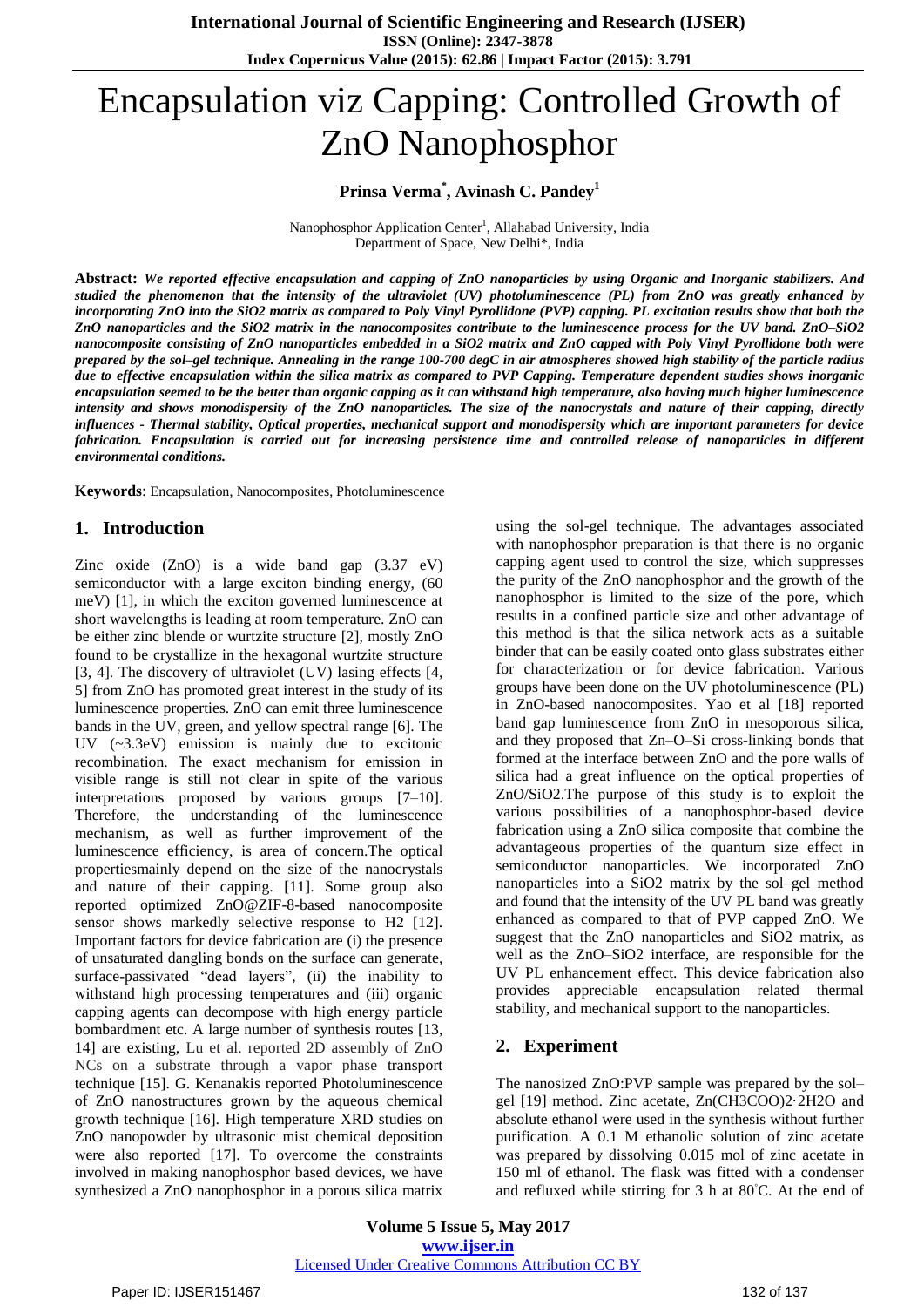this procedure, 150 ml of reaction product was obtained. Then Solution of PVP at 1.5 mM was also prepared in ethanol. About 15 ml of PVP solution in ethanol is added to the solution of Zinc acetate and mixed well. Then, 0.02 mol of lithium hydroxide powder  $(LiOH·H<sub>2</sub>O)$  was added to this precursor to give a final lithium concentration of 0.14 M. The mixture was then hydrolysed in an ultrasonic bath to accelerate the reaction. This hydrolysis reaction was continued at room temperature until lithium hydroxide powder was no longer visibly present. White precipitate (ZnO colloidal aggregation) was obtained by adding hexane into the solution. The supernatant was discarded, and the precipitate was re-dispersed in absolute ethanol and subjected recursively to this gentle precipitation procedure three times. The ZnO colloid prepared by these procedures was quite stable, and no precipitate was noticed even after three weeks of storage in a refrigerator. The powder sample for x-ray diffraction (XRD) measurements was prepared by drying the colloid at room temperature.

The  $ZnO-SiO<sub>2</sub>$  composite powder was prepared by the sol–gel method. Transparent silica alcogels were prepared by hydrolysis of an ethanol-  $(C_2H_5OH)$  diluted tetraethylorthosilicate [TEOS,  $Si(OC<sub>2</sub>H<sub>5</sub>)<sub>4</sub>$ ] in the presence of hydrochloric acid (HCl) as a catalyst to form monosilicic acid.

$$
k
$$
Si(C2H5)4 + 4H2O — Si(OH)4 + 4C2H5OH (1)

where, K is the catalyst (HCl).

The monosilicic acid is unstable and, hence, undergoes condensation to form silica alcogel.

 $nSi(OH)4 \rightarrow nSiO2 + 2nH2O$ , (2)

From our previous experience, we decided to prepare an alcogel that has the optical transparency (~85% transmittance at an 800-nm wavelength) with a porosity and pore sizes of about 88% and 2–5 nm, respectively. This has been achieved using stoichiometric amounts of water required for the hydrolysis of TEOS and adjusting the pH of the solution to about 6. The details of the silica alcogel preparation can be obtained from other group publications [20–22].

First 5 ml of absolute alcohol, 5 ml of  $Si(OEt)_4$ , and some  $Zn(CH_3COOH)$ <sub>2</sub> were mixed together in a 25 ml conical flask to make a homogeneous solution (Zn/Si mole ratio 1:10). While stirring, 0.8 ml of 0.01M HCl aqueous solution was slowly dropped into the flask at room temperature. Then, 0.02 mol of lithium hydroxide powder  $(LiOH·H<sub>2</sub>O)$  was added to this precursor to give a final lithium concentration of 0.14 M. The solution was refluxed at 69◦C for 2 h to form the sol. After the sol had been aged at room temperature for 24 h, 10 ml of absolute alcohol was added into the sol; this was followed by 10 min of stirring. The sol was dried at 60 ◦C in an oven to produce the  $ZnO-SiO<sub>2</sub>$  composite.

The nanoparticles synthesized thus were characterized in order to study structural and optical properties. XRD was

performed on Rigaku D/max-2200 PC diffractometer operated at 40 kV/20 mA, using Cu Kα1 radiation with wavelength of 1.54Å in wide angle region from  $10^{\circ}$  to  $80^{\circ}$ on 2Θ scale. The size and morphology of prepared nanostructures were recorded on FEI transmission electron microscope model Technai 30 G2 S-Twin electron microscope operated at 300 KV accelerating voltage. PL studies were performed on a Perkin Elmer LS 55 luminescence spectrophotometerat room temperature.

## **3. Results and Discussion**

The XRD spectra of the ZnO-PVP and  $ZnO-SiO<sub>2</sub>$  samples are shown in figure 1. The ZnO powder is crystalline and  $ZnO-SiO<sub>2</sub>$  is amorphous in nature and the grain size calculated from Scherrer equations is about 20-30 nm and 4-6 nm respectively. After encapsulation of ZnO with  $SiO<sub>2</sub>$ average sizes of the nanoparticles, as estimated from the Scherrer's formula, showed that higher temperature (5 h at 700 °C) does not influence the particle size very much as compared to the fresh sample annealed at 100 °C (as shown in figure 2), whereas there are sharp peaks in ZnO-PVP diffractogram as shown in Figure 3 which indicates increase in particle size, most probably as PVP is organic reagent unable to withstand that much high temperature. Silica, being a high-temperature melting material, might have effectively caged and encapsulated the individual ZnO nanoparticles, avoiding coalescence due to prolonged sintering effects. Whereas PVP is organic reagent which is unable in giving stable capping at higher temperature.



**Figure 1:** X-ray diffractogram of (a) ZnO-SiO<sub>2</sub> (b) ZnO-



**Figure 2:** Temperature dependent X-ray diffractogram of  $ZnO-SiO<sub>2</sub>$ 

**Volume 5 Issue 5, May 2017 www.ijser.in** Licensed Under Creative Commons Attribution CC BY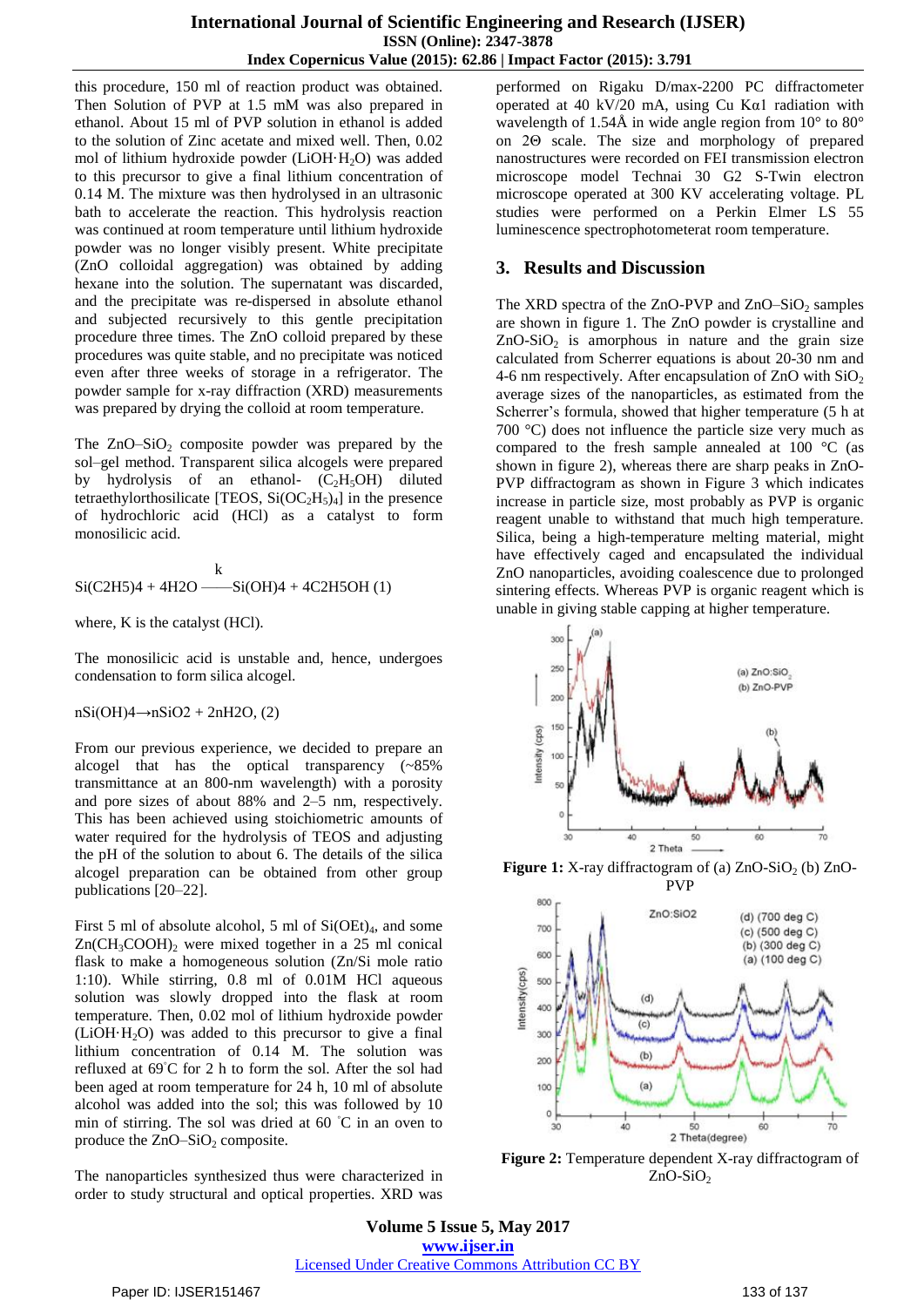

**Figure 3:** Temperature dependent X-ray diffractogram of ZnO-PVP

After establishing the crystal structure by XRD, it is very essential to examine the morphology and estimate the size, shape, and structure of the nanophosphors. With this view, the SEM and TEM observations were carried out. A typical TEM bright field image of the higher-ZnO content material showing the cluster was examined under the TEM operated at 200 kV (Figure 4 and 5). The  $ZnO-SiO<sub>2</sub>$ powder shows an amorphous nature where as ZnO-PVP shows crystalline nature and is confirmed by the SAED micrograph which is illustrated as the in Figure 6 and 7. It can be seen that the ZnO nanoparticles were homogeneously distributed in the  $SiO<sub>2</sub>$  matrix. The average size of the ZnO nanoparticles in the  $SiO<sub>2</sub>$ composite is about 3–6 nm as measured from the HRTEM micrograph shown in figure 4 where as ZnO-PVP nanoparticles size is about 20-30 nm as shown in figure 5. SEM micrograph of  $ZnO:SiO<sub>2</sub>$  nanoparticles shows spherical particles throughout the region with an average particle size of about 3–10 nm where as ZnO-PVP nanoparticles are irregular in shape as shown in figure 8 and 9. Furthermore, the average crystallite sizes of the nanophosphors calculated from the XRD and electron microscopy are nearly comparable to each other. The slight discrepancy of the values may be due to the very small sample area chosen for the TEM scan, and a statistical particle size distribution was taken into account.



**Figure 4:** TEM micrograph of ZnO-SiO<sub>2</sub>



**Figure 5:** TEM micrograph of ZnO-PVP



**Figure 5:** SAED pattern of ZnO-SiO<sub>2</sub>



**Figure 6:** SAED pattern of ZnO-PVP



**Figure 7:** SEM micrograph of ZnO-SiO<sub>2</sub>

**Volume 5 Issue 5, May 2017 www.ijser.in** Licensed Under Creative Commons Attribution CC BY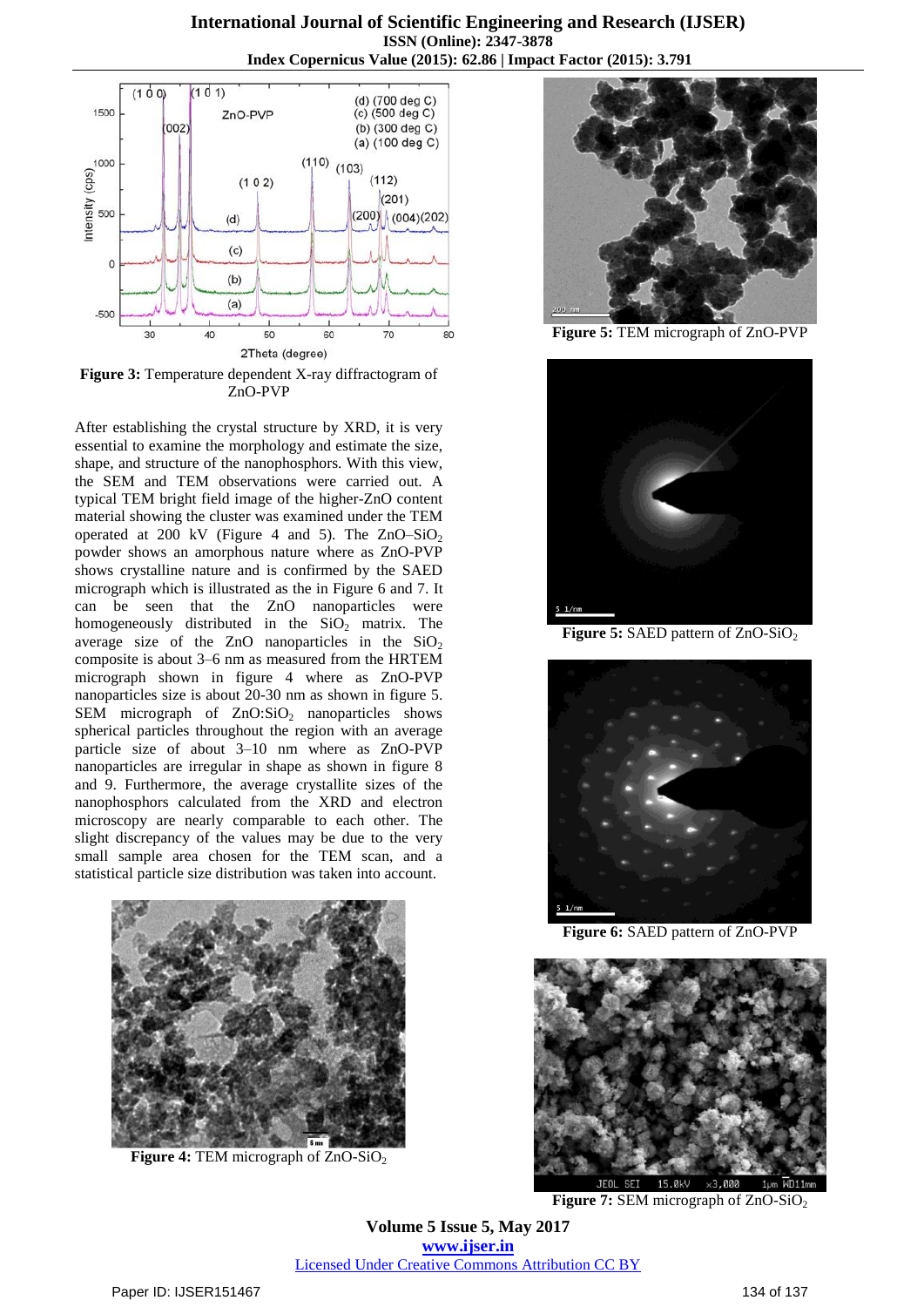

**Figure 8:** SEM micrograph of ZnO-PVP

#### **4. PL Studies**

In recent years, several researchers have shown interest in preparing ZnO in nanocrystalline texture inside a suitable matrix by using chemical routes with a view to understanding the effect of luminescence centres in newer environments [23, 24]. The PL spectra of the present work, recorded at room temperature (~300 K), showed three emission bands: (i) one UV excitonic and (ii) two visible defect level emissions. The visible emissions in ZnO may originate from various defect levels such as (a) structural impurities (doping) (b) intrinsic defects due to interstitial Zn ion (c) ionized oxygen vacancies etc. Several workers [25, 26, 27] have studied the effect of impurities by doping ZnO with different ions (Mn [26], Cu [25], In [27], etc). However, as no dopant was added in the present samples, structural impurities need not be considered as a factor influencing luminescence. As discussed in the following, an intrinsic defect due to oxygen vacancy seems applicable in explaining the prominent defect-related peaks in the PL spectra. This issue will be discussed in more detail below.



**Figure 9:** PL spectra of (a) ZnO-PVP excited with 277 nm light and (b) ZnO–SiO2 excited with 235 nm light.

Under excitation with 277 nm light, the PL spectra of the ZnO-PVP sample consist of a broad visible band centred at 552 nm and a very weak UV band centred at 365 nm (curve (a) in figure 9), which are for the defect state emission and the near-band-edge (NBE) emission respectively [28]. With a 235 nm exciting source light, an enhanced UV broad band was observed from the ZnO–  $SiO<sub>2</sub>$  composites (curve (b) in figure 9). In the PL spectra of the ZnO–SiO2 sample there are a main broad UV band centered at 380 nm with one inconspicuous shoulder centered at 470 nm. For comparison, we define the ratio R = IUV/IVIS as the ratio of the intensity of the UV emission to that of the visible emission at room temperature. The effect of the nanocomposite structure on the UV PL process is obvious: R for the ZnO–SiO2 sample is much greater than that for the ZnO –PVP sample. The relation of and/or differences between the UV PL processes for these two types of sample are more evident in the PLE spectra which were measured by monitoring the UV emission band. The results are illustrated in figure 10. The PLE spectra of the ZnO samples show a wide band at 260–340 nm, which is due to the process in which carriers are excited in ZnO nanoparticles [29]. On the other hand, the PLE spectra of the  $ZnO-SiO<sub>2</sub>$  samples contain not only a 260–340 nm band, but also a stronger band at 230 nm, which may originate from the  $SiO<sub>2</sub>$  matrix [30].



**Figure 10:** PLE spectra of (a) the 365 nm peak of ZnO-PVP and (b) the 380 nm peak of ZnO–SiO2.

This result implies that, in nanocomposites there are several mechanisms entangled in the UV emission, i.e. all of the ZnO nanoparticles, the ZnO–SiO<sub>2</sub> interface, and the  $SiO<sub>2</sub>$  matrix contributed to the UV emission. The interface between the ZnO particles and  $SiO<sub>2</sub>$  matrix may enhance the UV emission by two possible mechanisms. One possible mechanism is modifying the surface nature of the ZnO nanoparticles. Studies have shown that the luminescence efficiency of nanoparticles is strongly dependent on the nature of the surface, because small particles have a large surface-to-volume ratio. In the case of ZnO-PVP nanoparticles, surface states such as dangling bonds are usually involved in non-radiative processes, while  $O<sup>2−</sup>$  ions provide a critical pathway for the visible emission band [31–32]. Embedding the ZnO nanoparticles in a  $SiO<sub>2</sub>$  matrix will reduce the density of surface dangling bonds and  $O^{2-}$  ions via Zn–O–Si, so reducing the probability of nonradiative and visible emission; in contrast, the UV emission probability will be increased. This passivation mechanism may contribute partly to the UV PL enhancement.

Another possible mechanism via which the interface may contribute for the UV PL enhancement is by creation of interface states where carriers can be trapped and recombine to emit UV light. As demonstrated previously, the net charge of the Zn atom in the Zn–O–Si bond is

**Volume 5 Issue 5, May 2017 www.ijser.in** Licensed Under Creative Commons Attribution CC BY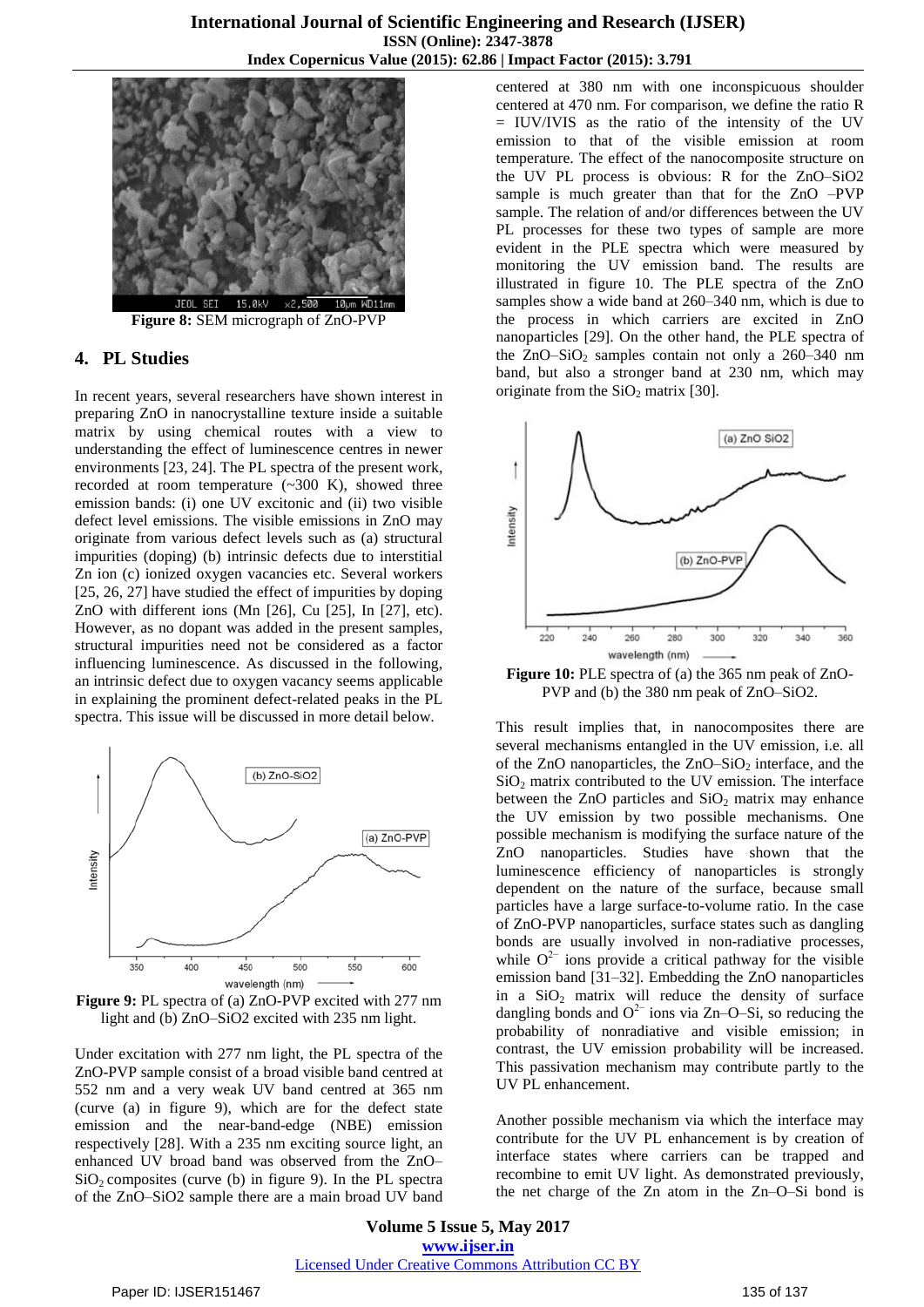positive. According to the general theory of defects, a positive centre in ZnO produces an attractive defect potential, attracting levels of the conduction band into the band gap and creating a donor state [33]. Due to the weak attractive potential, the Zn–O–Si interface state is shallow as compared with the  $ZnO:V<sub>O</sub>$  and  $ZnO:Zn<sub>I</sub>$  states. As a result, the energy level of the donor state created by Zn– O–Si may shift to 3.26 eV (380 nm) and act as a luminescence centre for the 380 nm band; i.e., carriers excited in ZnO and SiO2 may be trapped at the interface states and consequently recombine to emit a band at 380 nm. Because of the large interface-to-volume ratio in the nanocomposites, this process is greatly enhanced, resulting in enhancement of the UV emission efficiency.

In addition to the effect of the interface, the nanocomposite structure may contribute to the UV PL enhancement via enhancing the excitation process in the  $SiO<sub>2</sub>$  matrix and the luminescence process in the ZnO nanoparticles. In the nanocomposites, some of the carriers excited in the  $SiO_2$  matrix may tunnel to the  $ZnO-SiO_2$ interface or to ZnO nanoparticles and recombine, enhancing the UV band. On the other hand,  $SiO<sub>2</sub>$  provides a good coverage of the ZnO surface and may act as an energetic barrier preventing the escape of photogenerated carriers to outside the confined ZnO nanoparticles. However, more research is needed to elucidate the details.

On the basis of the above discussion, we illustrate the tentative excitation and emission processes of the 380 nm UV band in Figure 17 . First, a large number of carriers are excited in  $ZnO$  and  $SiO<sub>2</sub>$  via processes 1 and 2. Then some of the excited carriers are trapped at the interface and consequently recombine, emitting the band at 380 nm (process 3), while other excited carriers may recombine in the  $SiO<sub>2</sub>$  matrix and/or in ZnO nanoparticles, resulting in the 350 and 470 nm emission, as well as the band at 380 nm. All these processes may contribute to the enhancement of the UV PL in the nanocomposites.

## **5. Conclusions**

The following conclusions can be drawn from the results of the studies on the effective capping of ZnO nanoparticles using Organic and Inorganic stabilizers. After encapsulation of  $ZnO$  with  $SiO<sub>2</sub>$  average sizes of the nanoparticles, as estimated from the Scherrer's formula, showed that higher temperature (5 h at 700 °C ) does not influence the particle size very much as compared to the fresh sample annealed at 100 °C (as shown in figure 2), where as there are sharp peaks in ZnO-PVP diffractogram as shown in Figure 3 which indicates increase in particle size with temperature, most probably as PVP is organic reagent unable to withstand that much high temperature where as Silica, being a high-temperature melting material, might have effectively caged and encapsulated the individual ZnO nanoparticles, avoiding coalescence due to prolonged sintering effects.

SEM micrographs of  $ZnO:SiO<sub>2</sub>$  nanoparticles shows spherical particles where as irregular shape in ZnO-PVP. Furthermore, the average crystallite sizes of the nanophosphors calculated from the XRD and electron

microscopy are nearly comparable to each other. The slight discrepancy of the values may be due to the very small sample area chosen for the TEM scan, and a statistical particle size distribution was taken into account.

The luminescence intensity of the UV emission in ZnO– SiO<sub>2</sub> nanocomposites prepared by the sol–gel method was much higher than that of sol–gel ZnO-PVP. New energy states are formed due to the presence of Zn–O–Si bonds at the interface. The PLE results show that both the ZnO nanoparticles and the  $SiO<sub>2</sub>$  matrix in the nanocomposites contribute to the luminescence process. Inorganic capping agent seemed to be the better capping agent as it can withstand high temperature, also having much higher luminescence intensity and shows monodispersed ZnO nanoparticles and can be utilized for device fabrication as all these properties are favorable for the same.

## **References**

- [1] Chen Y F, Tuan N T, Segawa Y, Ko H J, Hong S K and Yao T, Appl. Phys. Lett. 2001;78 :1469
- [2] Zhang W H, Shi J L, Wang L Z and Yan D S, Chem. Mater. 2000; 12: 1408
- [3] Shi G, Mo C M, Cai W L and Zhang L D, Solid State Commun. 2000; 115: 253
- [4] Mo C M, Li Y H, Liu Y S, Zhang Y and Zhang L D, J. Appl. Phys. 1998; 83: 4389
- [5] Li J F, Yao L Z, Ye C H, Mo C M, Cai W L, Zhang Y and Zhang L D, J. Cryst. Growth.2001; 223: 535
- [6] Wang Y W, Zhang L D, Wang G Z, Peng X S, Chu Z Q and Liang C H, J. Cryst. Growth. 2002; 234: 171
- [7] Guo L, Cheng J X, Li X Y, Yan Y J, Yang S H, Yang C L, Wang J N and Ge W K, Mater. Sci. Eng. C. 2001; 16:123
- [8] Cannas C, Casu M, Lai A, Musinu A and Piccaluga G, J. Mater. Chem. 1999; 9: 1765
- [9] Fujihara S, Naito H and Kimura T, Thin Solid Films.2001; 389: 227
- [10]W. Vogel, P. H. Borse, N. Deshmukh, and S. K. Kulkarni, Langmuir.2000; 16: 2032.
- [11]Tapas Kumar Kundu, Nantu Karak, Puspendu Barik, SatyajitSaha, Issue-NCRAMT. 2011; 1: 19
- [12]Martin [Drobek,](http://pubs.acs.org/author/Drobek%2C+Martin) [Jae-Hun](http://pubs.acs.org/author/Kim%2C+Jae-Hun) Kim, Mikhael [Bechelany,](http://pubs.acs.org/author/Bechelany%2C+Mikhael) Cyril [Vallicari,](http://pubs.acs.org/author/Vallicari%2C+Cyril) [Anne](http://pubs.acs.org/author/Julbe%2C+Anne) Julbe, and Sang Sub [Kim,](http://pubs.acs.org/author/Kim%2C+Sang+Sub) ACS Appl. Mater. Interfaces. 2016; 8: 8323.
- [13]Chetan K. Kasar, Jaspal Bange. D.S.Patil, J Mater Sci: Mater Electron, DOI: 10.1007/s10854-017-6910-x :2017.
- [14]A Wei1, X W Sun1, C X Xu, Z L Dong, Y Yang1, S T Tan1 and W Huang, Nanotechnology. 2006; 17: 6 .
- [15]J. G. Lu, Z. Z. Ye, Y. Z. Zhang and Z. L. Wang, Appl. Phys. Lett. 2006; 23122: 89.
- [16]G. Kenanakis, M. Androulidakic, E. Koudoumasa and N. Katsarakis, Superlattices and Microstructures. 2007;42: 473.
- [17]Preetam Singh, Ashvani Kumar and Ashish Pandey, Bull. Mater. Sci. 2008;31 : 573.
- [18]Sakohara S, Tickanen L D and Anderson M A, J. Phys. Chem. 1992; 96: 11086.
- [19]A. Venkateswara Rao, N. N. Parvathy, and G. M. Pajonk, J. Mater. Sci. 1994; 29: 1807.

**Volume 5 Issue 5, May 2017 www.ijser.in**

## Licensed Under Creative Commons Attribution CC BY